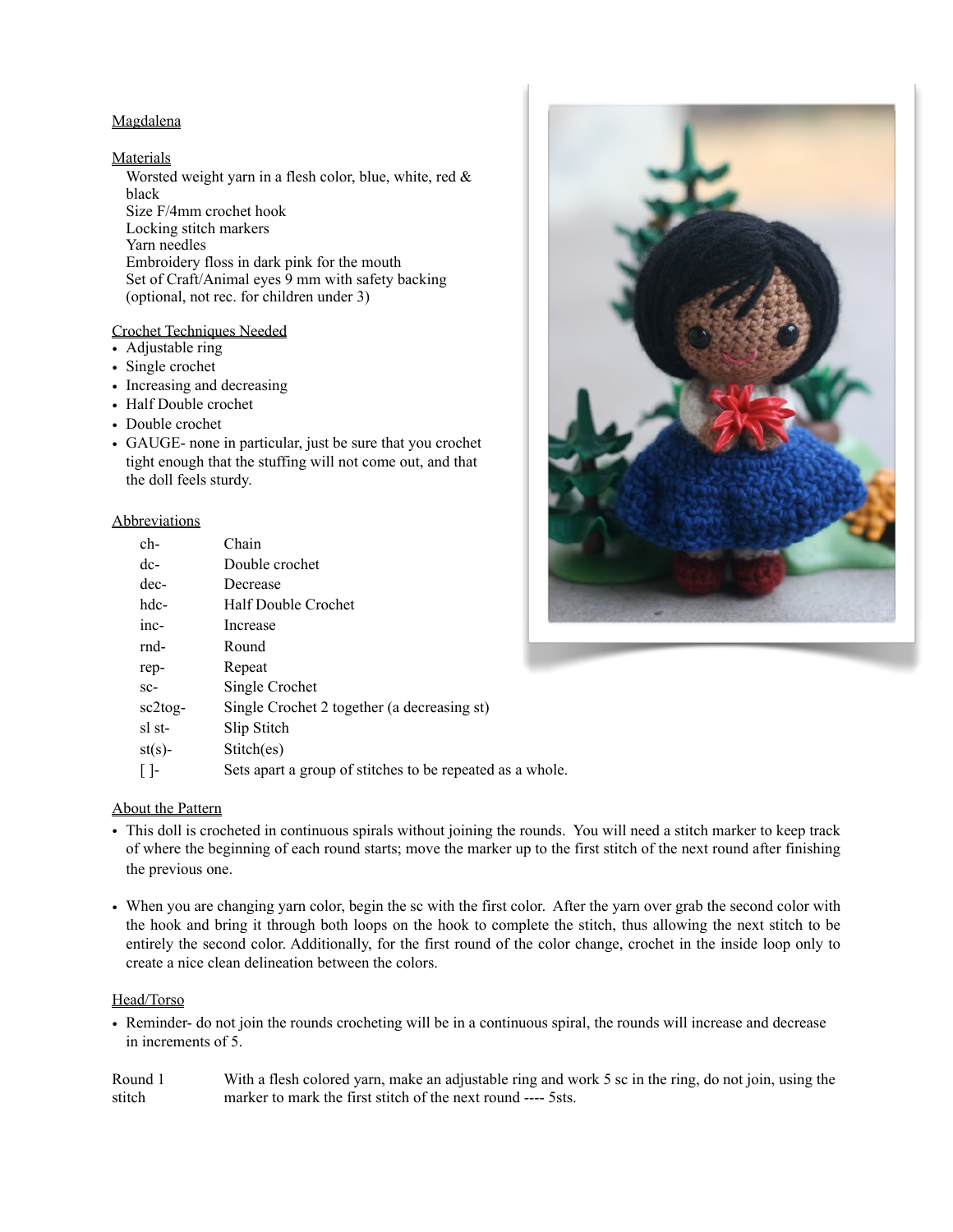| Round 2    | [2 sc in each st] 5 times ----10 sts.                                                                    |
|------------|----------------------------------------------------------------------------------------------------------|
| Round 3    | [sc in next st, 2 sc in next st] 5 times -----15 sts.                                                    |
| Round 4    | [sc in next 2 sts, 2 sc in next st] 5 times ----- 20 sts.                                                |
| Round 5    | [sc in next 3 sts, 2 sc in next st] 5 times ----- 25 sts.                                                |
| Round 6    | [sc in next 4 sts, 2 sc in next st] 5 times ----- 30 sts.                                                |
| Round 7    | [sc in next 5 sts, 2 sc in next st] 5 times ----- 35 sts.                                                |
| Round 8    | [sc in next 6 sts, 2 sc in next st] 5 times ----- 40 sts.                                                |
| Rnds 9-16  | sc in each st around ----- 40 sts.                                                                       |
|            | Also, if you will be using the craft eyes, insert them in Round 14, 8 sts apart.                         |
| Round 17   | [sc in next 6 sts, sc2tog] 5 times ----- 35 sts.                                                         |
| Round 18   | [sc in next 5 sts, sc2tog] 5 times ----- 30 sts.                                                         |
| Round 19   | [sc in next 4 sts, sc2tog] 5 times ----- 25 sts.                                                         |
| Round 20   | [sc in next 3 sts, sc2tog] 5 times ----- 20 sts. Stuff the head with poly-fil/wool as tightly as you can |
|            | get it, it'll become more narrow now and more difficult to stuff the longer you wait. Also               |
|            | embroider the mouth on with the pink floss making a fly stitch.                                          |
| Round 21   | [sc in next 2 sts, sc2tog] 5 times ----- 15 sts. Change color to white.                                  |
| Round 22   | in the inside loop only [sc in each st around] ----- 15 sts.                                             |
| Round 23   | [sc in next 4 sts, 2 sc in next st] 3 times ----- 18 sts.                                                |
| Round 24   | [sc in next 5 sts, 2 sc in next st] 3 times ----- 21 sts.                                                |
| Round 25   | sc in each st around ----- 21 sts.                                                                       |
| Round 26   | [sc in next 6 sts, 2 sc in next st] 3 times ----- 24 sts.                                                |
| Round 27   | in the inside loop only [sc in each st around] ----- 24 sts.                                             |
| Rnds 28-31 | sc in each st around ----- 24 sts.                                                                       |
| Round 32   | [sc in next 2 sts, sc2tog] 6 times ----- 18 sts. Stuff the body to capacity.                             |
| Round 33   | [sc in next st, sc2tog] 6 times ----- 12 sts.                                                            |
| Round 34   | [sc2tog] 6 times ----- 6 sts. Fasten off and using the yarn and a yarn needle close up the hole by       |
|            | stitching back and forth across the little opening.                                                      |

# Skirt

• These rounds of Double Crochet will be joined with a slip stitch at the end of each round before beginning the next one.

| Round 1 | With blue yarn, join to the outer loops in Round 26 of the torso and slip stitch all the way around       |
|---------|-----------------------------------------------------------------------------------------------------------|
|         | the body, completing the round with a final slip stitch into the first one of the round ---- 24 sts.      |
| Round 2 | chain 3 (to count as a dc), 2 dc in the next st [dc in next st, 2 dc in next st] 11 times ----- 36 sts.   |
| Round 3 | chain 3 (to count as a dc), and dc in each st around ----36 sts.                                          |
| Round 4 | chain 3 (to count as a dc), dc, 2 dc in the next st [dc in next 2 sts, 2 dc in next st] 11 times ----- 48 |
|         | sts.                                                                                                      |
| Round 5 | chain 3 (to count as a dc), and dc in each st around ----48 sts. Fasten off and weave in remaining        |
|         | yarn.                                                                                                     |

# Hair/Wig Cap

- Reminder- do not join the rounds crocheting will be in a continuous spiral, the rounds will increase and decrease in increments of 5.
- The wig cap will be crocheted to fit around the head stopping right before you get to the point where you start decreasing.

| Round 1 | With black yarn, make an adjustable ring and work 5 sc in the ring, do not join, using the stitch<br>marker to mark the first stitch of the next round ---- 5sts. |
|---------|-------------------------------------------------------------------------------------------------------------------------------------------------------------------|
| Round 2 | [2 sc in each st] 5 times $---10$ sts.                                                                                                                            |
| Round 3 | [sc in next st, 2 sc in next st] 5 times $---15$ sts.                                                                                                             |
| Round 4 | [sc in next 2 sts, 2 sc in next st] 5 times $--- 20$ sts.                                                                                                         |
| Round 5 | [sc in next 3 sts, 2 sc in next st] 5 times $--- 25$ sts.                                                                                                         |